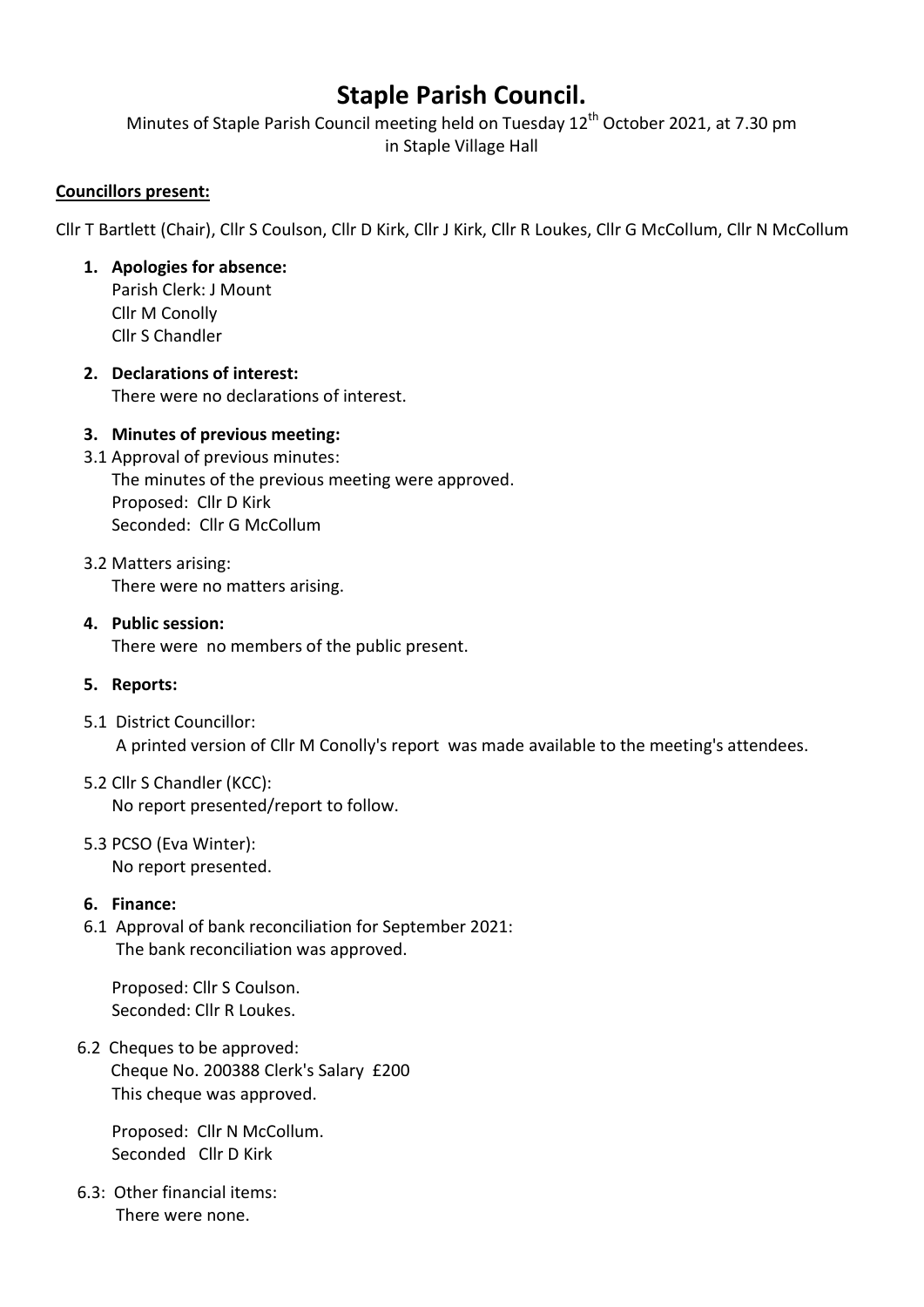# 7. Correspondence received:

7.1: Cllr J Kirk received a request from Caroline Mason to forward a climate change report to all Staple Parish Councillors. Councillors confirmed that they had received the report.

7.2: Cllr Bartlett informed the meeting that he'd been approached by a resident regarding a recent accident at the end of Buckland Lane.

Cllr N McCollum reminded the meeting that improved signage/amended signage arrangements were already part of the Village Improvement Plan.

It was agreed that the Clerk should write to KCC, requesting that the damaged sign be repaired and that the erection of metal barriers should be considered.

# 8. Reports:

8.1 Planning applications determined: None.

8.2 Planning applications submitted: None.

8.3 Village Hall and recreation ground:

 Cllr J Kirk reported that the number of bookings was still very low, and that the Hall was hired on Sunday 10<sup>th</sup> October for a very successful Children's Society fundraising event.

The gas boiler has been serviced and the cooker has been safety checked. The Hall has just received a new Gas Safety Certificate.

Ongoing, day-to-day maintenance issues have included the replacement of a starter and florescent tube in the front door lights, and the replacement of several taps in the washrooms.

Councillors expressed their disappointment with Youth Club not having yet re-opened.

8.4 SID/Speedwatch:

Cllr R Loukes reported on Speedwatch and SIDs, and provided the following information:

# Community Speedwatch & SID Report - October 2021

# Speedwatch:

During September we held 3 sessions and booked 6 vehicles at or exceeding 35 mph.

The fastest vehicle was travelling at 46 mph which is 53% above the limit.

Five of these vehicles were correct according to the Police and DVLA records,; and one was not. This was a local Smart vehicle which was black with white, but listed as white by DVLA.

The owner will probably be aware of speeding!

The result of these speeds were 3 letters sent by the Police: Two FO2s (2nd instance of vehicle observed exceeding speed limit), and one FO1 ( 1st time excessive 50% speeder).

We have held 96 sessions since starting and have booked 359 speeders.

We have booked sessions up to the end of November. We will always welcome new members so that our operators do not have to do too many sessions in a month.

# SID report :

To date I have heard nothing more from KCC regarding the proposed re-siting of a SID pole opposite Barnsole Farm.

The Street - East 85th Percentile Speed = 34.4 MPH last month 33.9 MPH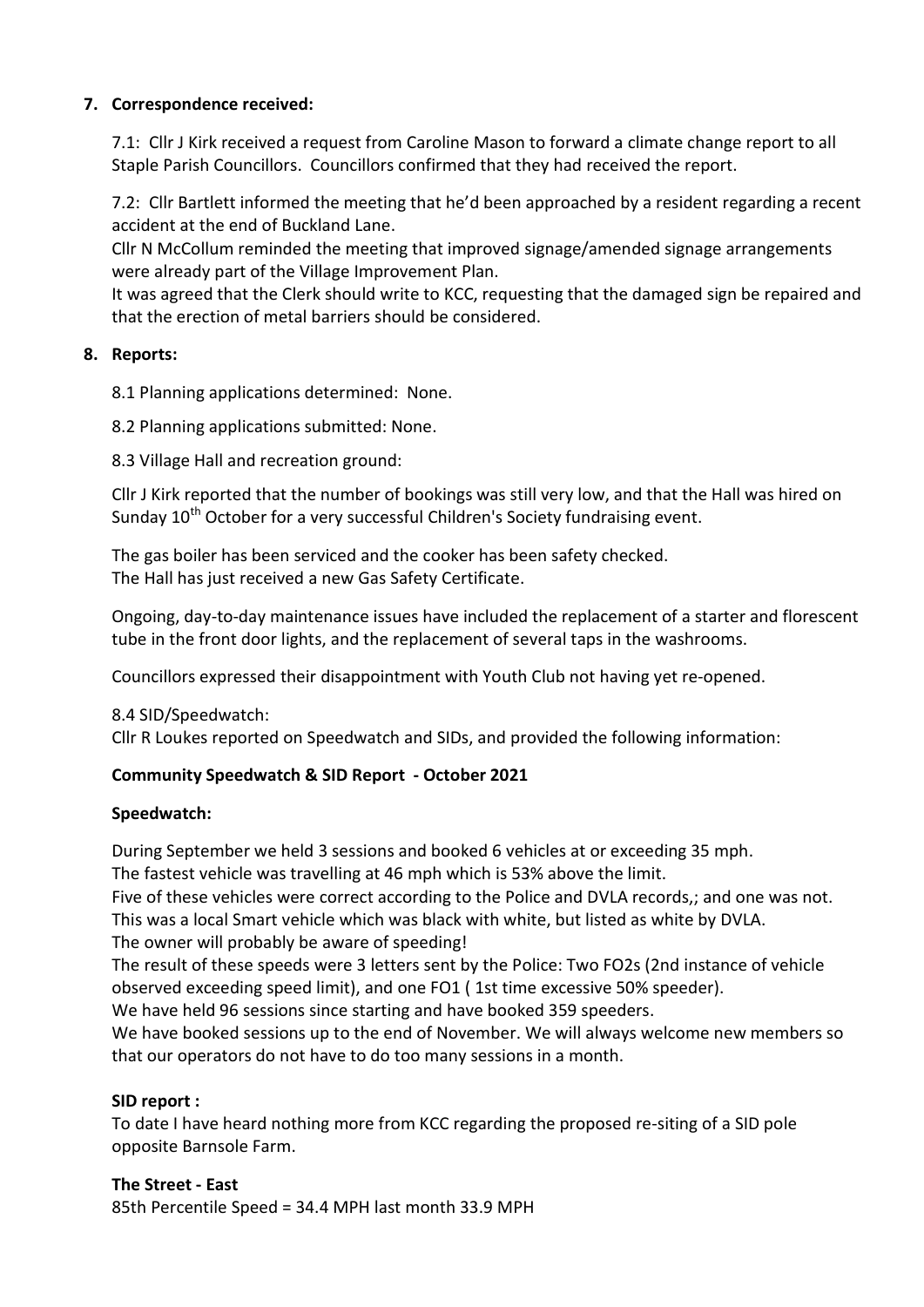85th Percentile Vehicles = 13,834 last month 29,019 counts Max Speed = 75.0 MPH on 09/09/2021 14:50 last month 60.0 MPH Total Vehicles = 16,275 last month 34,140 counts Average Speed = 27.7MPH last month 25.9 MPH

#### Lower Road - East

85th Percentile Speed = 33.9 last month direction west 34.6 MPH 85th Percentile Vehicles = 21,219 last month direction west 11,863 counts Max Speed = 60.0 MPH on 11/09/2021 04:20 last month direction west 70.0 MPH Total Vehicles = 24,963 last month direction west 13,957 counts Average Speed = 26.2 MPH last month direction west 28.1 MPH

## TRAFFIC ANALYSIS REPORT:

#### The Street - East

85th Percentile Speed = 34.4 MPH 85th Percentile Vehicles = 13,834 counts Max Speed = 75.0 MPH Total Vehicles = 16,275 counts

Volumes - weekly vehicle counts

|               | Time           | 5 Day | 7 Day |
|---------------|----------------|-------|-------|
| Average Daily |                | 583   | 535   |
| AM peak       | 08:00 to 09:00 | 37    | 31    |
| PM peak       | 05:00 to 06:00 | 69    | 57    |

#### Speed:

85th Percentile Speed: 34.4 MPH 50th Percentile Speed: 28.5 MPH

## Lower Road - East

85th Percentile Speed = 33.9 MPH 85th Percentile Vehicles = 21,219 counts Max Speed = 60.0 MPH Total Vehicles = 24,963 counts

|               | Volumes - weekly vehicle counts |       |       |
|---------------|---------------------------------|-------|-------|
|               | Time                            | 5 Day | 7 Day |
| Average Daily |                                 | 934   | 932   |
| AM peak       | 00:00 to 01:00                  | N/A   | N/A   |
| PM peak       | 05:00 to 06:00                  | 78    | 76    |

## Speed:

85th Percentile Speed: 33.9 MPH 50th Percentile Speed: 27.7 MPH

Cllr Loukes was thanked for his continuing hard work in organising Speedwatch / dealing with SID issues.

 It was agreed that the Clerk should complain to Toby Butler (KCC) that the Parish Council had not received a reply from him concerning the proposed installation of a Speed Indication Device (SID) near Piglet Place.

8.5: Footpaths: